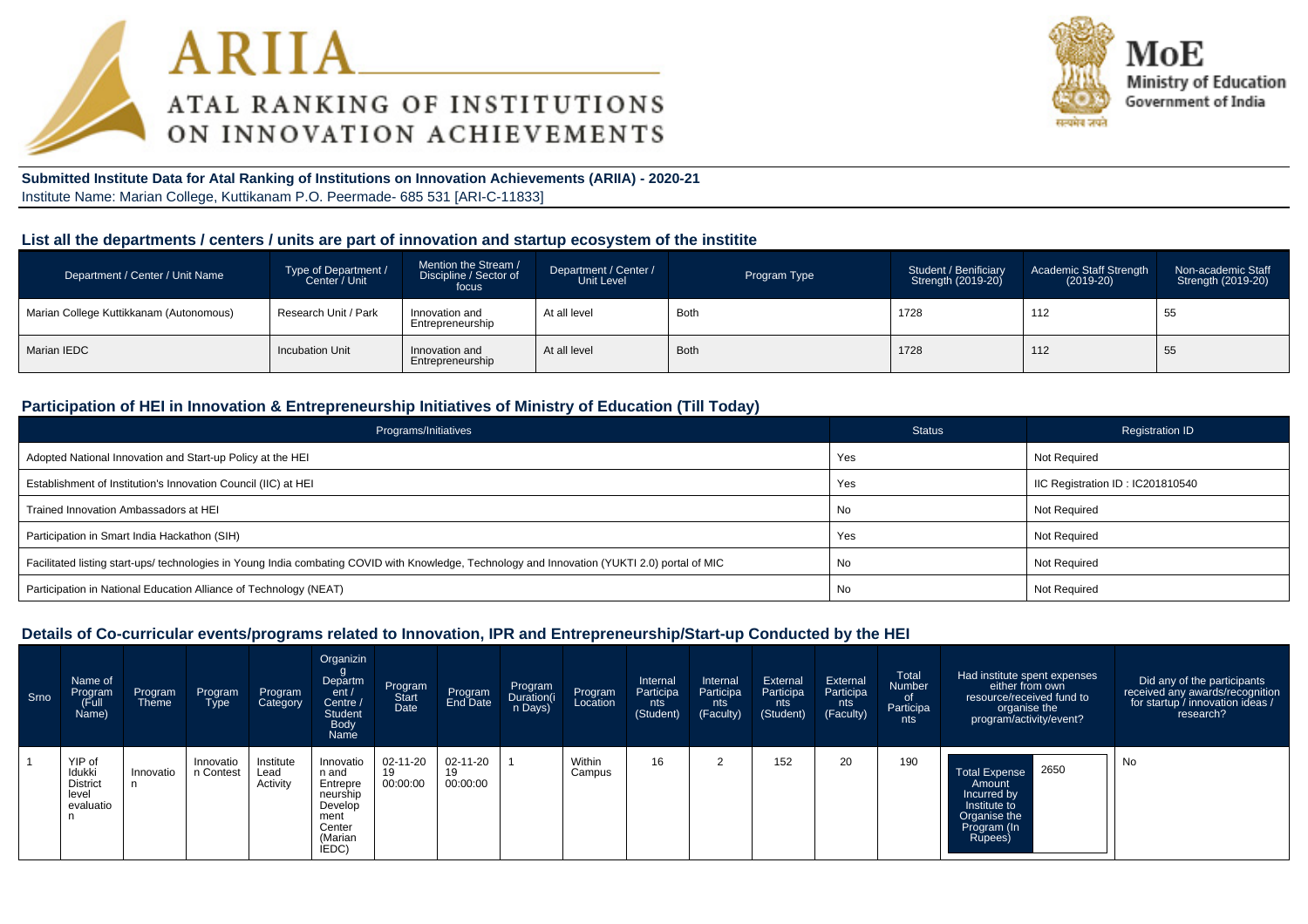### **Details of Co-curricular events/programs related to Innovation, IPR and Entrepreneurship/Start-up Conducted by the HEI**

| 2              | Startup<br>Worksho<br>p for BBA<br>Departm<br>ent | Entrepre<br>neurship/<br>Startup                    | Worksho<br>p | Institute<br>Lead<br>Activity | Innovatio<br>n and<br>Entrepre<br>neurship<br>Develop<br>ment<br>(IEDC) | 18-09-20<br>19<br>00:00:00 | 18-09-20<br>19<br>00:00:00 | $\mathbf{1}$   | Within<br>Campus | $\mathbf{0}$ | $\mathbf 0$    | 106          | $\overline{4}$ | 110  | 7000<br><b>Total Expense</b><br>Amount<br>Incurred by<br>Institute to<br>Organise the<br>Program (In<br>Rupees)  | No |
|----------------|---------------------------------------------------|-----------------------------------------------------|--------------|-------------------------------|-------------------------------------------------------------------------|----------------------------|----------------------------|----------------|------------------|--------------|----------------|--------------|----------------|------|------------------------------------------------------------------------------------------------------------------|----|
| 3              | Sristi<br>2020                                    | Innovatio<br>n.                                     | Worksho<br>p | Institute<br>Lead<br>Activity | Innovatio<br>n and<br>Entrepre<br>neurship<br>Develop<br>ment<br>(IEDC) | 31-01-20<br>20<br>00:00:00 | 31-01-20<br>20<br>00:00:00 | $\mathbf{1}$   | Within<br>Campus | 900          | 10             | 860          | 10             | 1780 | <b>Total Expense</b><br>1900<br>Amount<br>Incurred by<br>Institute to<br>Organise the<br>Program (In<br>Rupees)  | No |
| 4              | Home<br>Chef                                      | Entrepre<br>neurship/<br>Startup <sup>1</sup>       | Worksho<br>p | Institute<br>Lead<br>Activity | Innovatio<br>n and<br>Entrepre<br>neurship<br>Develop<br>ment<br>(IEDC) | 26-11-20<br>19<br>00:00:00 | 27-11-20<br>19<br>00:00:00 | $\overline{2}$ | Within<br>Campus | 90           | $\overline{2}$ | $\mathbf 0$  | $\mathbf 0$    | 92   | 30000<br><b>Total Expense</b><br>Amount<br>Incurred by<br>Institute to<br>Organise the<br>Program (In<br>Rupees) | No |
| 5              | Home<br>Decor                                     | Entrepre<br>neurship/<br>Startup <sup>1</sup>       | Worksho<br>p | Institute<br>Lead<br>Activity | Innovatio<br>n and<br>Entrepre<br>neurship<br>Develop<br>ment<br>(IEDC) | 26-11-20<br>19<br>00:00:00 | 27-11-20<br>19<br>00:00:00 | $\overline{2}$ | Within<br>Campus | 40           | 2              | $\mathbf 0$  | $\mathbf 0$    | 42   | 10500<br>Total Expense<br>Amount<br>Incurred by<br>Institute to<br>Organise the<br>Program (In<br>Rupees)        | No |
| 6              | Home<br>Tools<br>and<br>Repair                    | Innovatio<br>n                                      | Worksho<br>D | Institute<br>Lead<br>Activity | Innovatio<br>n and<br>Entrepre<br>neurship<br>Develop<br>ment<br>(IEDC) | 26-11-20<br>19<br>00:00:00 | 27-11-20<br>19<br>00:00:00 | $\overline{2}$ | Within<br>Campus | 40           | 2              | $\mathbf{0}$ | $\mathbf{0}$   | 42   | <b>Total Expense</b><br>13500<br>Amount<br>Incurred by<br>Institute to<br>Organise the<br>Program (In<br>Rupees) | No |
| $\overline{7}$ | Home<br>Gardener                                  | Entrepre<br>neurship/<br>Startup,<br>Innovatio<br>n | Worksho<br>p | Institute<br>Lead<br>Activity | Innovatio<br>n and<br>Entrepre<br>neurship<br>Develop<br>ment<br>(IEDC) | 26-11-20<br>19<br>00:00:00 | 27-11-20<br>19<br>00:00:00 | $\overline{2}$ | Within<br>Campus | 40           | $\overline{2}$ | $\mathbf 0$  | $\mathbf 0$    | 42   | 10500<br><b>Total Expense</b><br>Amount<br>Incurred by<br>Institute to<br>Organise the<br>Program (In<br>Rupees) | No |
| 8              | Home<br>Fabric                                    | Entrepre<br>neurship/<br>Startup                    | Worksho<br>p | Institute<br>Lead<br>Activity | Innovatio<br>n and<br>Entrepre<br>neurship<br>Develop<br>ment<br>(IEDC) | 26-11-20<br>19<br>00:00:00 | 27-11-20<br>19<br>00:00:00 | $\overline{2}$ | Within<br>Campus | 40           | $\overline{2}$ | $\mathbf 0$  | $\Omega$       | 42   | 10500<br><b>Total Expense</b><br>Amount<br>Incurred by<br>Institute to<br>Organise the<br>Program (In<br>Rupees) | No |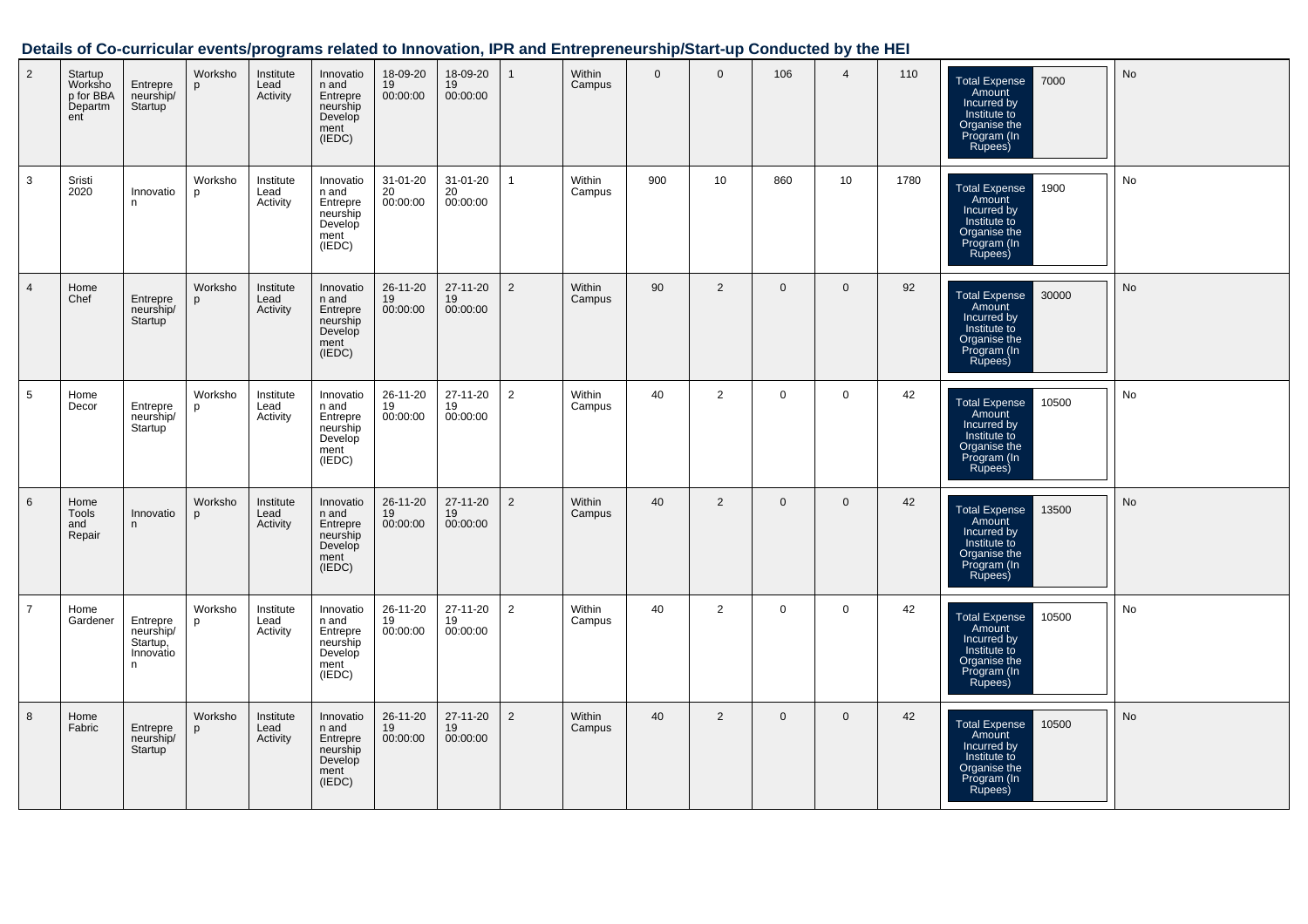### **Details of Co-curricular events/programs related to Innovation, IPR and Entrepreneurship/Start-up Conducted by the HEI**

| Home<br>Mount | Entrepre<br>neurship/<br>Startup | Worksho | Institute<br>Lead<br>Activity | Innovatio<br>n and<br>Entrepre<br>neurship<br>Develop<br>ment<br>(IEDC) | 26-11-20<br>19<br>00:00:00 | 27-11-20<br>19<br>00:00:00 |  | Within<br>Campus | 40 |  |  |  | 42 | 10500<br><b>Total Expense</b><br>Amount<br>Incurred by<br>Institute to<br>Organise the<br>Program (In<br>Rupees) | . No |
|---------------|----------------------------------|---------|-------------------------------|-------------------------------------------------------------------------|----------------------------|----------------------------|--|------------------|----|--|--|--|----|------------------------------------------------------------------------------------------------------------------|------|
|---------------|----------------------------------|---------|-------------------------------|-------------------------------------------------------------------------|----------------------------|----------------------------|--|------------------|----|--|--|--|----|------------------------------------------------------------------------------------------------------------------|------|

# Details of Students, Faculties/Staff Participation/Representation in Co-curricular events/programs related to Innovation, IPR and Entrepreneurship/Start-up at the State,<br>National and (or) International Level (Organized by

| Srno | Name of<br>Program<br>(Full<br>Name)                          | Program<br>Theme                 | Program<br><b>Type</b> | Organizin<br>g Agency<br>Institute<br>Name                                       | Organizin<br>g Agency<br>Type | Program<br>Start<br>Date         | Program<br>End Date        | Program<br>Duration(i<br>n Days) | Participa<br>nts<br>(Students) | Participa<br>nts<br>(Faculty) | Total<br>Number<br>of<br>Participa<br>nts | Awards/R<br>ecognitio<br>ns/Achiev<br>ements | Award /<br>Position /<br>Recogniti<br>on<br>Secured | Title of<br>Innovatio<br>n / Start-<br>up<br>Secured<br>the<br>Award /<br>Recogniti<br><b>on</b> | Had institute spent expenses<br>either from own resource/<br>received fund towards sending<br>delegation to participate /<br>represent the activity / event? | Did any of the participants<br>received any awards/recognition<br>for startup / innovation ideas /<br>research                                                                                                                                                      |
|------|---------------------------------------------------------------|----------------------------------|------------------------|----------------------------------------------------------------------------------|-------------------------------|----------------------------------|----------------------------|----------------------------------|--------------------------------|-------------------------------|-------------------------------------------|----------------------------------------------|-----------------------------------------------------|--------------------------------------------------------------------------------------------------|--------------------------------------------------------------------------------------------------------------------------------------------------------------|---------------------------------------------------------------------------------------------------------------------------------------------------------------------------------------------------------------------------------------------------------------------|
|      | UpStart -<br>Idea<br>Pitch<br>Desk by<br><b>IIT</b><br>Kanpur | Innovatio<br>n                   | Ideation               | 91 Spring<br>Board<br>Bangalor<br>$\mathbf{e}$                                   | Educatio<br>nal<br>Institute  | 27-07-20<br>19<br>00:00:00       | 27-07-20<br>19<br>00:00:00 | $\mathbf{1}$                     | $\overline{2}$                 | $\mathbf 0$                   | 2                                         | Yes                                          | Selected                                            | cargo e<br>connect                                                                               | 6419<br><b>TotalTotal</b><br>Expense<br>Amount<br>Incurred by<br>Institute? (In<br>Rupees)                                                                   | Award /<br>Selected<br>Position /<br>Recognition<br>Secured<br>Title of<br>cargo e<br>Innovation /<br>connect<br>Start-up<br>Secured the<br>Award /<br>Recognition<br><b>Business</b><br>Award/Recog<br>nition/Achieve<br>Model/Start<br>up<br>ment<br>Received for |
| 2    | Worksho<br>p by<br>KSUM                                       | Entrepre<br>neurship/<br>Startup | Worksho<br>D           | Kerala<br>Startup<br>Mission<br>(KSUM)                                           | Govt.<br>Agency<br>(State)    | $01 - 08 - 20$<br>19<br>00:00:00 | 01-08-20<br>19<br>00:00:00 |                                  | 19                             | $\Omega$                      | 19                                        | <b>No</b>                                    | $---$                                               | $\hspace{1.5cm} \textbf{---}$                                                                    | <b>TotalTotal</b><br>5500<br>Expense<br>Amount<br>Incurred by<br>Institute? (In<br>Rupees)                                                                   | <b>No</b>                                                                                                                                                                                                                                                           |
| 3    | TedX<br><b>KCMT</b>                                           | Entrepre<br>neurship/<br>Startup | Motivatio<br>nal speak | Kristu<br>Jyothi<br>College<br>of<br>manage<br>ment and<br>technolog<br>y (KCMT) | Educatio<br>nal<br>Institute  | 18-07-20<br>19<br>00:00:00       | 18-07-20<br>19<br>00:00:00 |                                  |                                | $\Omega$                      |                                           | No.                                          | ---                                                 | $\hspace{0.05cm} \ldots$                                                                         | 1200<br><b>TotalTotal</b><br>Expense<br>Amount<br>Incurred by<br>Institute? (In<br>Rupees)                                                                   | No                                                                                                                                                                                                                                                                  |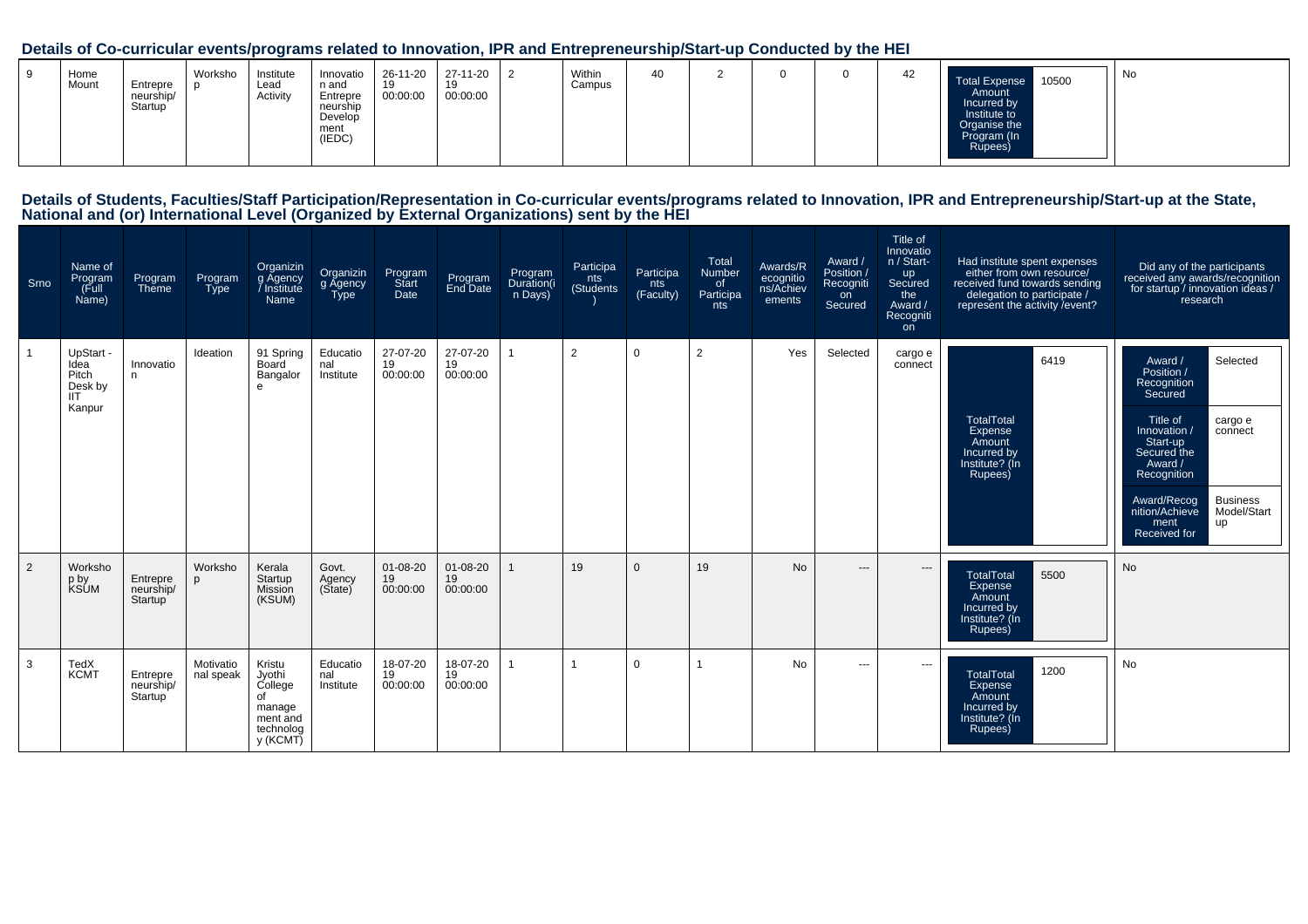# Details of Students, Faculties/Staff Participation/Representation in Co-curricular events/programs related to Innovation, IPR and Entrepreneurship/Start-up at the State,<br>National and (or) International Level (Organized by

| Ideafest<br>2019 | Innovatio<br>n | Ideation | Kerala<br>Startup<br>Mission<br>(KSUM) | Govt.<br>Agency<br>(State) | 25-06-20<br>19<br>00:00:00 | 25-06-20<br>19<br>00:00:00 | $\epsilon$ | $\mathbf{0}$ | $\Omega$<br>▴ | Yes | Selected | Cargo e<br>Connect |                                                                             | 5000 | Award /<br>Position /<br>Recognition<br>Secured                               | Selected                          |
|------------------|----------------|----------|----------------------------------------|----------------------------|----------------------------|----------------------------|------------|--------------|---------------|-----|----------|--------------------|-----------------------------------------------------------------------------|------|-------------------------------------------------------------------------------|-----------------------------------|
|                  |                |          |                                        |                            |                            |                            |            |              |               |     |          |                    | TotalTotal<br>Expense<br>Amount<br>Incurred by<br>Institute? (In<br>Rupees) |      | Title of<br>Innovation /<br>Start-up<br>Secured the<br>Award /<br>Recognition | Cargo e<br>Connect                |
|                  |                |          |                                        |                            |                            |                            |            |              |               |     |          |                    |                                                                             |      | Award/Recog<br>nition/Achieve<br>ment<br>Received for                         | Idea/Innova<br>tion/Prototy<br>pe |

#### **List the Academic Programs on Innovation, IPR and Entrepreneurship Development Offered During the Academic Period (2019-20)**

| Srno           | <b>Title of Course/Subject</b><br>Offered                          | <b>Program Theme</b>     | <b>Type of Course</b>                 | Course Offering<br>Department/Centr<br>e/Unit Name | Level of<br>Course                                           | Program<br>Start Date | Program End<br>Date | Program<br>Duration(in Days) | Mode of Delivery | <b>Total Numbers of</b><br>Participants | <b>Total Numbers of</b><br><b>Contact Hours of Course</b><br>(Minimum 30 Contact<br>hours) |
|----------------|--------------------------------------------------------------------|--------------------------|---------------------------------------|----------------------------------------------------|--------------------------------------------------------------|-----------------------|---------------------|------------------------------|------------------|-----------------------------------------|--------------------------------------------------------------------------------------------|
|                | <b>Business Management and</b><br>Entrepreneurship                 | Entrepreneurship/Startup | Elective/Core<br>Credit Course        | Bachelor                                           | Bachelor of<br>Commerce                                      | 01-06-2019            | 30-10-2019          | 152                          | Offline          | 180                                     | 72                                                                                         |
| $\overline{2}$ | <b>Business Writing</b>                                            | Entrepreneurship/Startup | Elective/Core<br><b>Credit Course</b> | Bachelor                                           | English<br>Literature<br>Communicati<br>on and<br>Journalism | 01-11-2019            | 30-03-2020          | 151                          | Offline          | 40                                      | 90                                                                                         |
| 3              | Entrepreneurship<br>Development                                    | Entrepreneurship/Startup | Elective/Core<br><b>Credit Course</b> | Bachelor                                           | <b>Business</b><br>Administratio<br>n                        | 01-06-2019            | 30-10-2019          | 152                          | Offline          | 60                                      | 90                                                                                         |
| $\overline{4}$ | <b>Intellectual Property Rights</b><br>and Industrial Laws         | <b>IPR</b>               | Elective/Core<br><b>Credit Course</b> | <b>Bachelor</b>                                    | <b>Business</b><br>Administratio<br>n                        | 01-06-2019            | 30-10-2019          | 152                          | Offline          | 60                                      | 90                                                                                         |
| 5              | <b>Enterprises Innovations</b><br>and Small Business<br>Management | Entrepreneurship/Startup | Elective/Core<br>Credit Course        | Master                                             | Master of<br>Commerce                                        | 01-06-2019            | 30-10-2019          | 152                          | Offline          | 70                                      | 90                                                                                         |
| 6              | <b>Business Environment</b>                                        | Entrepreneurship/Startup | Elective/Core<br><b>Credit Course</b> | Master                                             | Master of<br>Commerce                                        | 01-06-2019            | 30-10-2019          | 152                          | Offline          | 120                                     | 60                                                                                         |
|                | Entrepreneurship and<br>Innovations                                | Entrepreneurship/Startup | Elective/Core<br><b>Credit Course</b> | Master                                             | Master of<br>Computer<br>Applications                        | 01-06-2019            | 30-10-2019          | 152                          | Offline          | 120                                     | 60                                                                                         |
| 8              | Innovative Initiatives                                             | Innovation               | Elective/Core<br>Credit Course        | Master                                             | Master of<br>Computer<br>Applications                        | 01-11-2019            | 30-03-2020          | 151                          | Offline          | 120                                     | 60                                                                                         |
| 9              | Particpatory Programme<br>Planning and Management                  | Entrepreneurship/Startup | Elective/Core<br><b>Credit Course</b> | Master                                             | Master of<br>Social Work                                     | 01-06-2019            | 30-10-2019          | 152                          | Offline          | 30                                      | 54                                                                                         |
| 10             | <b>Legal Aspects of Business</b>                                   | Entrepreneurship/Startup | Elective/Core<br><b>Credit Course</b> | Master                                             | Master of<br>Hospitality<br>Management                       | 01-06-2019            | 30-10-2019          | 152                          | Offline          | 25                                      | 90                                                                                         |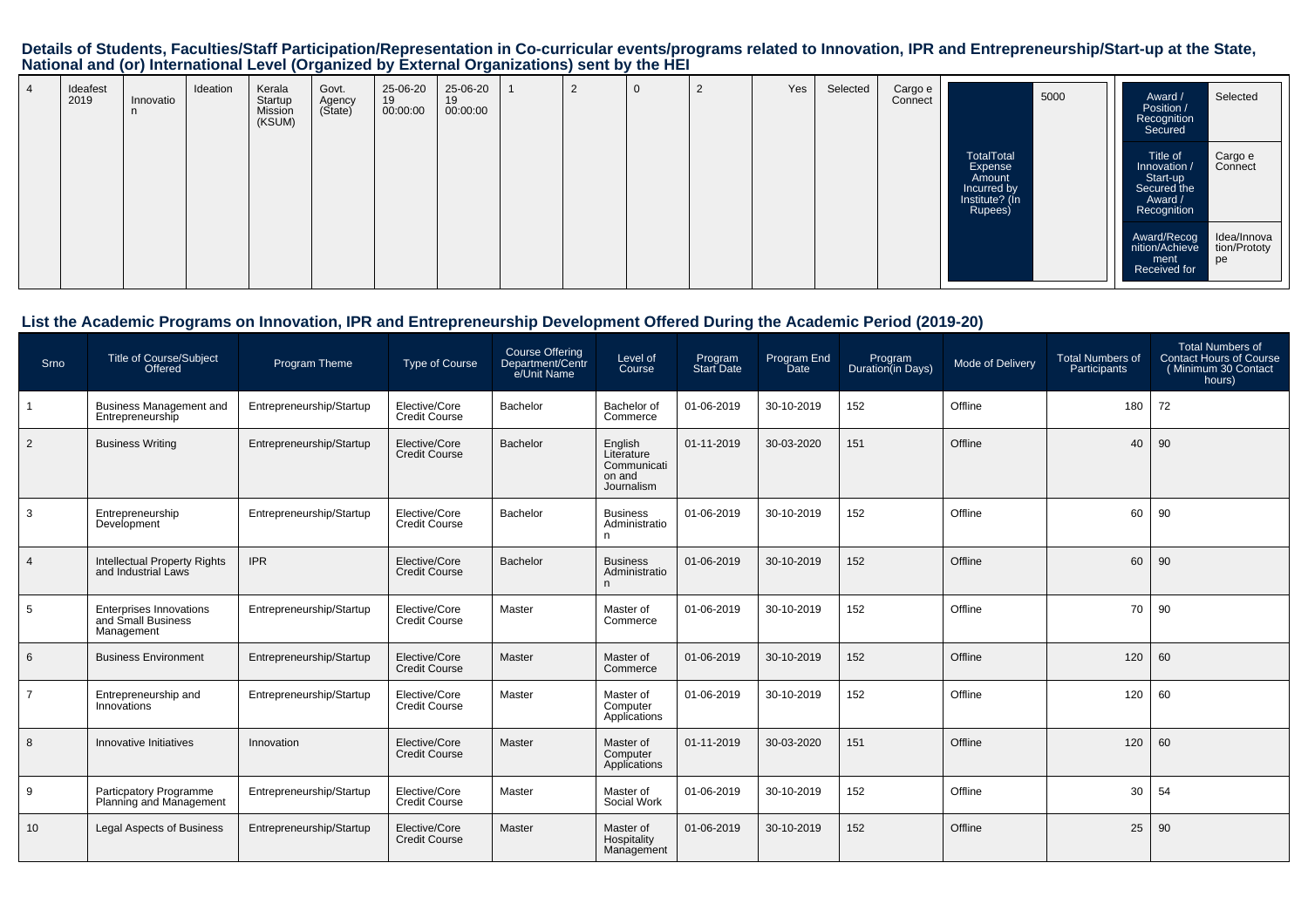| 11 | Entreprenuership<br>Development and Project<br>Management     | Entrepreneurship/Startup                | Elective/Core<br><b>Credit Course</b> | Master          | Master of<br>Management<br>in Hospitality                    | 01-11-2019 | 30-03-2020 | 151 | Offline | 25 | 90 |
|----|---------------------------------------------------------------|-----------------------------------------|---------------------------------------|-----------------|--------------------------------------------------------------|------------|------------|-----|---------|----|----|
| 12 | Project Plannig and<br>Management                             | Entrepreneurship/Startup                | Elective/Core<br><b>Credit Course</b> | <b>Bachelor</b> | Bachelor of<br>Social Work                                   | 01-06-2019 | 30-10-2019 | 152 | Offline | 64 | 72 |
| 13 | Life Skills                                                   | Entrepreneurship/Startup                | Short term<br>Course                  | Bachelor        | English<br>Literature<br>Communicati<br>on and<br>Journalism | 01-06-2019 | 30-10-2019 | 152 | Offline | 40 | 30 |
| 14 | Entreprenuership and<br>Innovations                           | Entrepreneurship/Startup                | Short term<br>Course                  | Bachelor        | Bachelor of<br>Computer<br>Applications                      | 01-06-2019 | 30-10-2019 | 152 | Offline | 60 | 30 |
| 15 | <b>Project Development</b><br>Business Idea IoT Web<br>Portal | Entrepreneurship/Startup,<br>Innovation | Short term<br>Course                  | Bachelor        | Bachelor of<br>Computer<br>Applications                      | 01-11-2019 | 30-03-2020 | 151 | Offline | 60 | 30 |
| 16 | <b>Life Skills</b>                                            | Entrepreneurship/Startup                | Short term<br>Course                  | Bachelor        | Bachelor of<br>Science in<br><b>Mathematics</b>              | 01-06-2019 | 30-10-2019 | 152 | Offline | 30 | 30 |

#### **LiList the Employment Generation Skill Development Programs Organized by the HEI on Innovation, IPR and Entrepreneurship Development During the Academic Period(2019-20)**

| Srno | Title of the Training Program | Program Theme                           | <b>Type of Course</b> | <b>Course Offering</b><br>Department/Centre/<br>Unit Name                                                                        | Program Start<br>Date | Program End<br>Date <sup>1</sup> | Program<br>Duration(in<br>Days) | Mode of Delivery | <b>Total Numbers of</b><br>Participants | <b>Total Numbers of Contact</b><br>Hours of Course (Minimum<br>30 Contact hours) |
|------|-------------------------------|-----------------------------------------|-----------------------|----------------------------------------------------------------------------------------------------------------------------------|-----------------------|----------------------------------|---------------------------------|------------------|-----------------------------------------|----------------------------------------------------------------------------------|
|      | <b>Rural Innovation</b>       | Entrepreneurship/Startup,<br>Innovation | EDP in I&E / IPR      | Innovation and<br>Entrepreneurship<br>Development<br>Center (Marian<br>IEDC) in<br>association with<br>Kerala Startup<br>Mission | 11-01-2020            | 16-01-2020                       |                                 | Offline          | 50                                      | $\vert$ 42                                                                       |

## List the Full Time Faculties had with a Degree (UG/PG/PhD) in Innovation/IPR/Entrepreneurship and (or) Received Specialized Training program of I&E, IPR (MDP, EDP,<br>FDP, Short-term Certificate Course, of minimum 30 hours Du **(2019-20)**

| Srno | <b>Faculty Name</b>        | Department/Centre/Unit Name            | Designation                | Do you have a degree in I&E & IPR? | Had the faculty received training on I&E &<br>IPR during AY 2019-20 |
|------|----------------------------|----------------------------------------|----------------------------|------------------------------------|---------------------------------------------------------------------|
|      | Dr Mendus Jacob            | Master of Computer Applications        | Director                   | No                                 | No                                                                  |
|      | Mr Sijo Thomas             | Master of Computer Applications        | <b>Assistant Professor</b> | No                                 | No                                                                  |
|      | Mr Titus J Sam             | Master of Computer Applications        | <b>Assistant Professor</b> | No                                 | No                                                                  |
|      | Dr Chackochan J Njavallil  | Research and PG Department of Commerce | Associate Professor        | No                                 | - No                                                                |
|      | Dr M D Baby                | Research and PG Department of Commerce | Dean                       | No                                 | No                                                                  |
|      | Mr Sebastian Kochuparambil | Office                                 | Clerk                      | No                                 | No                                                                  |
|      | Fr Sijo Pannalakkunnel     | <b>Extension Department</b>            | Director                   | No                                 | No                                                                  |
|      | Mr Abin Thomas Mathew      | Master of Computer Applications        | <b>Assistant Professor</b> | No                                 | No                                                                  |

# List Idea/Innovation Centric Student Clubs Are Functional at the HEI with Access to Co-working Space/Work-stations for Students with Facilities & Equipment Available to<br>promote and Support Innovation, Entrepreneurship and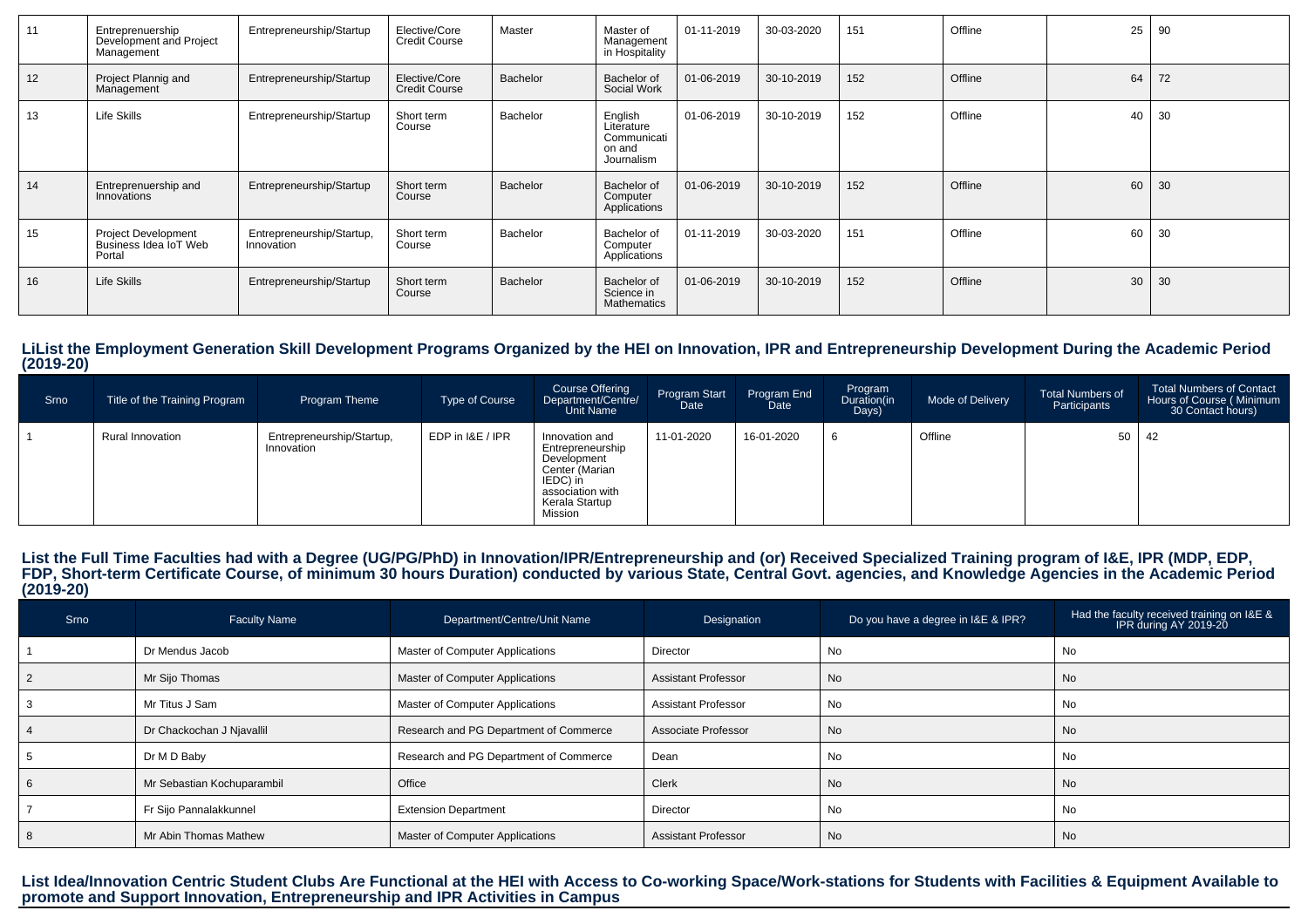| Srno | Name of Student Club             | Type of Club           | Year of Establishment | Type of Facilities<br>Available at the Club | <b>Student Club</b><br>with Access to<br>Other I&E<br>Facilities at the<br><b>HEI</b> | No of<br>Programs/Activiti<br>es Organized by<br>the Student Club<br>During the AY<br>2019-20 | Student Club<br><b>Team Lead</b><br>Name | <b>Student Club Team</b><br><b>Lead Email</b> | <b>Student Club Team</b><br>Lead Phone |
|------|----------------------------------|------------------------|-----------------------|---------------------------------------------|---------------------------------------------------------------------------------------|-----------------------------------------------------------------------------------------------|------------------------------------------|-----------------------------------------------|----------------------------------------|
|      | <b>Marian Smart Community</b>    | <b>Startup Club</b>    | 2014                  | None                                        | <b>Incubation Unit</b>                                                                | 0                                                                                             | <b>Ben Thomas</b><br>Binu                | benthomasbinu@gmail<br>.com                   | 8129208892                             |
|      | <b>Marian Incubation Center</b>  | <b>Startup Club</b>    | 2015                  | Co-working Space                            | <b>Incubation Unit</b>                                                                | 10 <sup>°</sup>                                                                               | Thomaskutty<br>Joseph                    | thomaskuttyjsph3@gm<br>ail.com                | 7025434358                             |
|      | loT Lab                          | Innovation Club        | 2016                  | Co-working Space                            | Pre-Incubation<br>Unit                                                                | 0                                                                                             | Albin K Antony                           | albinkantony07@gmail<br>.com                  | 9074086980                             |
|      | Marian Incubation Center Phase 2 | <b>Innovation Club</b> | 2017                  | Co-working Space                            | Pre-Incubation<br>Unit                                                                | 3                                                                                             | Meghasree G V                            | shreegvsk@gmail.com                           | 9894027488                             |
|      | <b>MIC Discussion Room</b>       | Idea Club              | 2017                  | None                                        | Pre-Incubation<br>Unit                                                                |                                                                                               | Arun Gigi                                | arungigi177@gmail.co                          | 6235137333                             |

### **List the Pre-Incubation Facility (Tinkering Lab/Makers' Space/Design Centre/New Gen IEDC/IEDC/EDC/Innovation Centre/Startup Cell) (>= 600 Sq. Ft. Floor Area)**

| Srno           | Name of Pre-<br><b>Incubation Centre</b> | Type of<br>Facility | Year of<br>Establishme<br>nt | Type of<br>Facilities<br>Available at<br>the Centre | Pre-Incubation<br>with Access to<br>Other I&E<br>Facilities at the<br>HEI. | Name of the<br>Funding<br>Schemes<br>Available<br>with Pre-<br>Incubation<br>Unit, if any<br>(Optional) | <b>Facility Details</b>                                                                                                                                                            | <b>Total Nos of Dedicated</b><br>Executive/Management<br>team Strength Engaged at<br>the Facility |                      | Had the Pre-Incubation<br>Unit Provided any<br>Funding Support for<br>Idea/Prototype/Innovati<br>on Development and<br>implementation during<br>the Financial Year<br>2019-20 | Had institute<br><b>Generated Income</b><br>either from Services<br>Offered by Pre-<br>Incubation<br>Centre/Facilities? |        | Had institute spent expenses either<br>from own resource/received fund<br>towards Establishment/Operation<br>of Pre-Incubation Centre/Facilities? |
|----------------|------------------------------------------|---------------------|------------------------------|-----------------------------------------------------|----------------------------------------------------------------------------|---------------------------------------------------------------------------------------------------------|------------------------------------------------------------------------------------------------------------------------------------------------------------------------------------|---------------------------------------------------------------------------------------------------|----------------------|-------------------------------------------------------------------------------------------------------------------------------------------------------------------------------|-------------------------------------------------------------------------------------------------------------------------|--------|---------------------------------------------------------------------------------------------------------------------------------------------------|
|                | loT Lab                                  | <b>IEDC</b>         | 2016                         | Co-working<br>Space                                 | Incubation<br>Unit, Student<br>Clubs                                       | Incubation<br>Unit, Student<br>Clubs                                                                    | Facility<br>Titus J<br>Incharge<br>Sam<br>Name<br>titus.sa<br>Facility<br>m@ma<br>Incharge<br>riancoll<br>Email<br>ege.or<br>g<br>Facility<br>994614<br>33334<br>Incharge<br>Phone |                                                                                                   | No                   |                                                                                                                                                                               | No                                                                                                                      |        | No                                                                                                                                                |
| $\overline{2}$ | Marian Incubation<br>Center Phase 2      | <b>IEDC</b>         | 2017                         | Co-working<br>Space                                 | Incubation<br>Unit, Student<br>Clubs                                       | Incubation<br>Unit, Student<br>Clubs                                                                    | Facility<br>Titus J<br>Incharge<br>Sam<br>Name<br>titus.sa<br>Facility<br>m@ma<br>Incharge<br>riancoll<br>Email<br>ege.or<br>g<br>Facility<br>994614<br>33334<br>Incharge<br>Phone |                                                                                                   | <b>No</b>            |                                                                                                                                                                               | <b>No</b>                                                                                                               |        | Yes                                                                                                                                               |
|                |                                          |                     | Source of Grant / Fund       |                                                     |                                                                            |                                                                                                         | <b>Agency Name</b>                                                                                                                                                                 |                                                                                                   |                      | Agency Type                                                                                                                                                                   |                                                                                                                         |        | Total Grants / Funds Received by Pre-<br>Incubation & Incubation Centre / Facilities<br>exists in Campus (In Rupees)                              |
|                | <b>Funding Agency</b>                    |                     |                              |                                                     |                                                                            | <b>KSUM</b>                                                                                             |                                                                                                                                                                                    |                                                                                                   | Govt. Agency (State) |                                                                                                                                                                               |                                                                                                                         | 100000 |                                                                                                                                                   |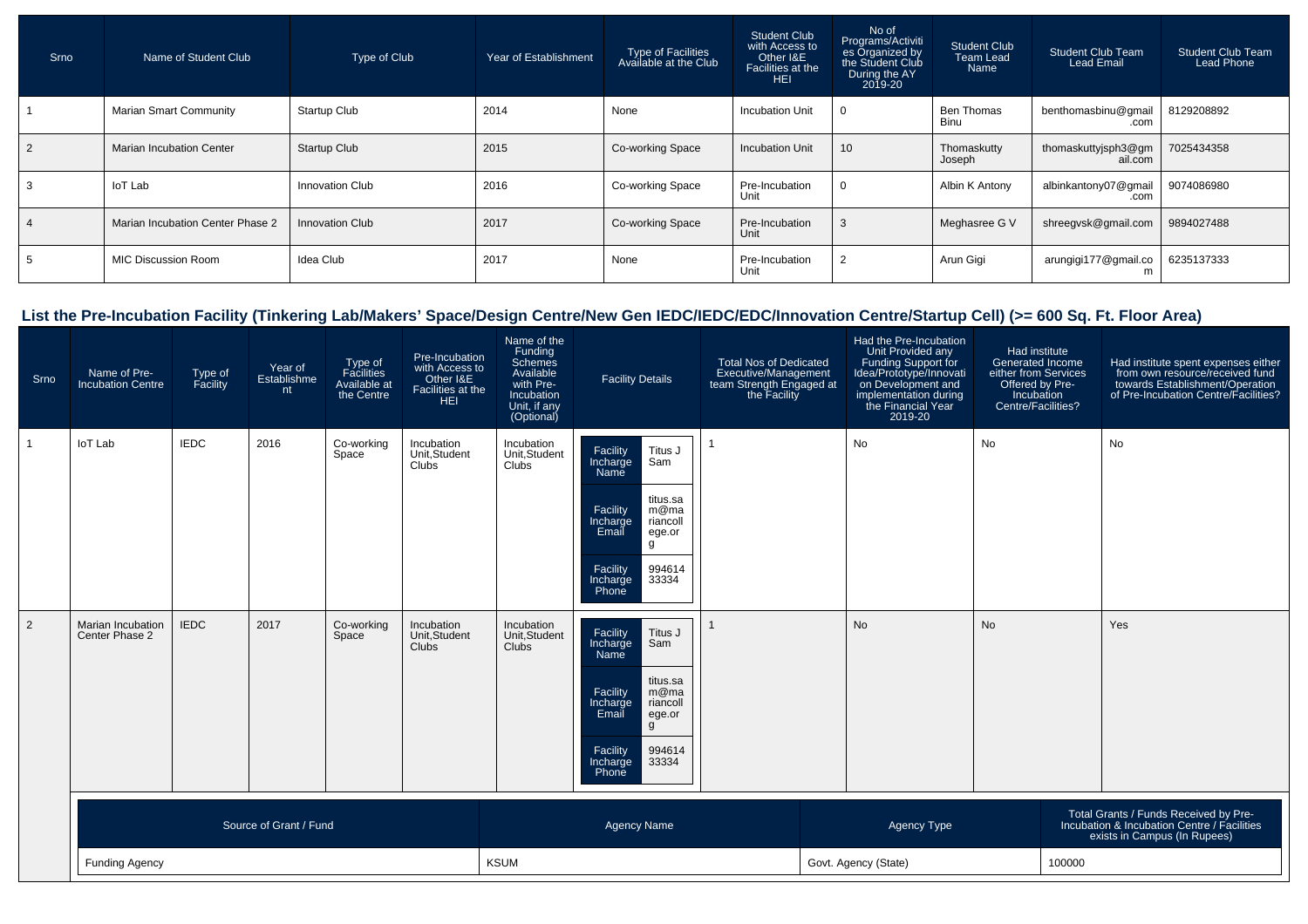#### **List the Pre-Incubation Facility (Tinkering Lab/Makers' Space/Design Centre/New Gen IEDC/IEDC/EDC/Innovation Centre/Startup Cell) (>= 600 Sq. Ft. Floor Area)**

| -3 | <b>MIC Discussion</b><br>Room | <b>IEDC</b> | 2017 | None | Incubation<br>Unit, Student<br>Clubs | Incubation<br>Unit, Student<br>Clubs | Titus J<br>Facility<br>Incharge<br>Sam<br>Name                          | No | No | No |
|----|-------------------------------|-------------|------|------|--------------------------------------|--------------------------------------|-------------------------------------------------------------------------|----|----|----|
|    |                               |             |      |      |                                      |                                      | titus.sa<br>m@ma<br>Facility<br>riancoll<br>Incharge<br>Email<br>ege.or |    |    |    |
|    |                               |             |      |      |                                      |                                      | Facility<br>994614<br>33334<br>Incharge<br>Phone                        |    |    |    |

#### **List the Centre of Excellence (CoE) Facilities with Advance Tools and Equipment at the HEI (>= 1000 Sq. Ft. Floor Area)**

**No Data Flled!**

#### **List the Incubation Facilities at the HEI (>= 1500 Sq. Ft. Floor Area)**

**No Data Flled!**

#### **List the Innovation Park/Research Park Facilities at the HEI (>= 5000 Sq. Ft. Floor Area)**

**No Data Flled!**

#### **List the IPR Cell/Technology Transfer Centre Facilities at the HEI**

**No Data Flled!**

#### **Provide detail list of Faculties as Mentor to help Ideas/Innovations/Startups**

| Srno           | Name of the Faculty                       | Designation of the Faculty | <b>Mentor Expert Area</b>                                                | Years of Experience in Mentorship (In<br>Years) |
|----------------|-------------------------------------------|----------------------------|--------------------------------------------------------------------------|-------------------------------------------------|
|                | Dr Mendus Jacob                           | Director                   | Entrepreneurship/Startup Development, IPR Protection & Commercialization | 30                                              |
|                | Name of Idea/Innovation/ Startup Mentored |                            | Mentoring Setup [Within (or) Outside] HEI                                | CIN (in case it is Startup)                     |
|                | <b>IPSR Solutions Limited</b>             |                            | Outside                                                                  |                                                 |
| $\overline{2}$ | Mr Sijo Thomas                            | <b>Assistant Professor</b> | Idea/Innovation Development                                              |                                                 |
|                | Name of Idea/Innovation/ Startup Mentored |                            | Mentoring Setup [Within (or) Outside] HEI                                | CIN (in case it is Startup)                     |
|                | Smart-e-Nsi                               |                            | Outside                                                                  |                                                 |
| 3              | Mr Titus J Sam                            | <b>Assistant Professor</b> | Entrepreneurship/Startup Development                                     | 3                                               |
|                | Name of Idea/Innovation/ Startup Mentored |                            | Mentoring Setup [Within (or) Outside] HEI                                | CIN (in case it is Startup)                     |
|                |                                           |                            |                                                                          |                                                 |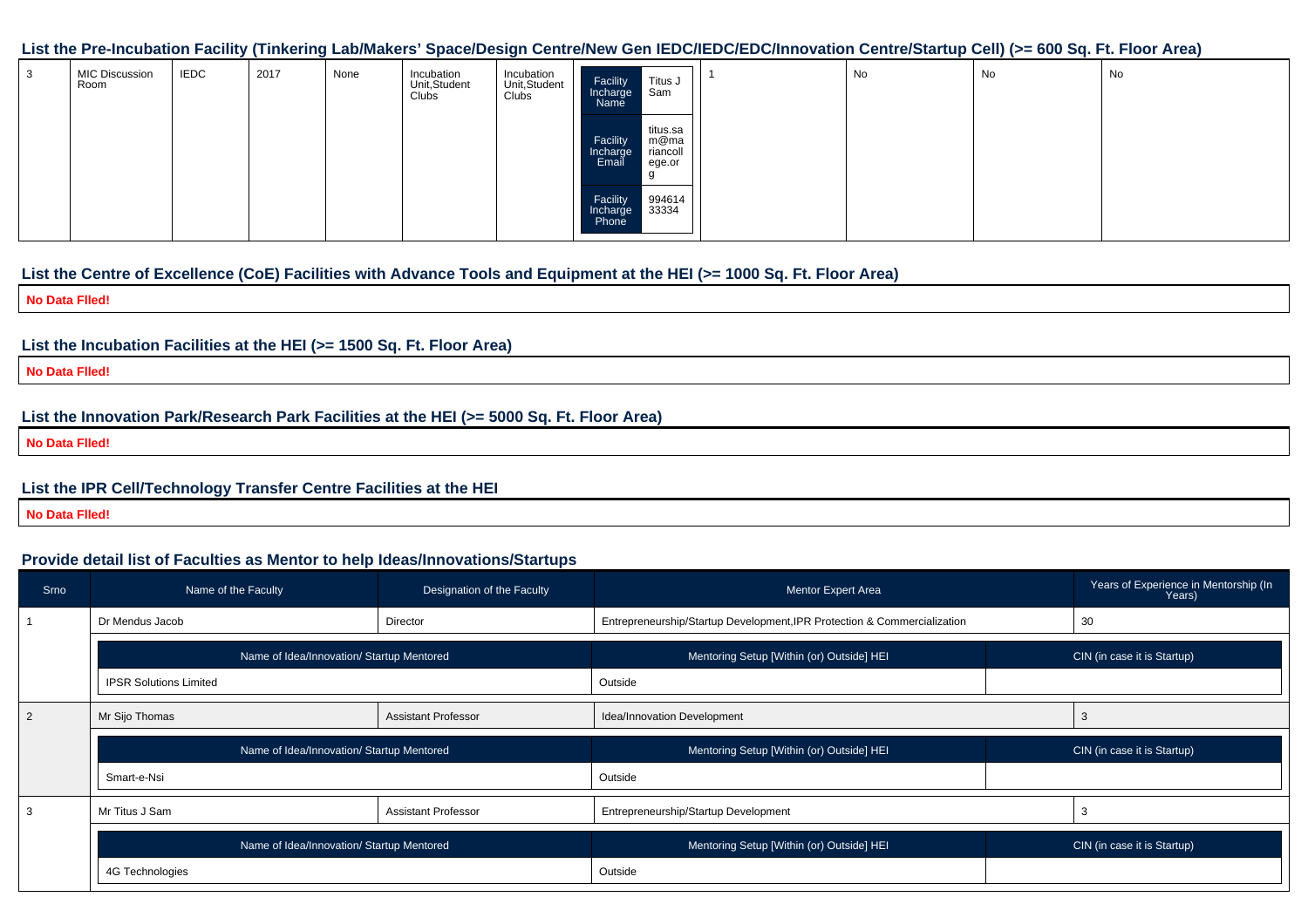#### **Provide detail list of Faculties as Mentor to help Ideas/Innovations/Startups**

| $\overline{4}$ | Dr Chackochan J Njavallil                 | Associate Professor        | Entrepreneurship/Startup Development      | 15                          |
|----------------|-------------------------------------------|----------------------------|-------------------------------------------|-----------------------------|
|                | Name of Idea/Innovation/ Startup Mentored |                            | Mentoring Setup [Within (or) Outside] HEI | CIN (in case it is Startup) |
|                | Kairos                                    |                            | Outside                                   |                             |
| 5              | Dr M D Baby                               | Dean                       | Entrepreneurship/Startup Development      |                             |
|                | Name of Idea/Innovation/ Startup Mentored |                            | Mentoring Setup [Within (or) Outside] HEI | CIN (in case it is Startup) |
|                | <b>Serenity Resorts</b>                   |                            | Outside                                   |                             |
| 6              | Mr Sebastian Kochuparambil                | Clerk                      | Entrepreneurship/Startup Development      | 3                           |
|                | Name of Idea/Innovation/ Startup Mentored |                            | Mentoring Setup [Within (or) Outside] HEI | CIN (in case it is Startup) |
|                | <b>Smart Community</b>                    |                            | Within                                    |                             |
|                | Fr Sijo Pannalakkunnel                    | Director                   | Entrepreneurship/Startup Development      | 3                           |
|                | Name of Idea/Innovation/ Startup Mentored |                            | Mentoring Setup [Within (or) Outside] HEI | CIN (in case it is Startup) |
|                | <b>Smart Community</b>                    |                            | Within                                    |                             |
| 8              | Mr Abin Thomas Mathew                     | <b>Assistant Professor</b> | Entrepreneurship/Startup Development      | 3                           |
|                | Name of Idea/Innovation/ Startup Mentored |                            | Mentoring Setup [Within (or) Outside] HEI | CIN (in case it is Startup) |
|                | Eloit Innovations Private Ltd             |                            | Outside                                   |                             |

#### **Provide detail list of External Experts/Agencies engaged as Mentor to help Ideas/Innovations/Startups**

**No Data Flled!**

**List all the Innovations Generated Developed, Completed and Implemented in Ground with Support of Pre-incubation & Incubation facilities at the HEI and RecognitionsReceived**

| Srno | Name of the<br><b>Innovation Generated</b><br>with the Support of<br><b>HEI</b> | Type of Innovation | Nature of<br>Innovation | Name of the<br><b>HEI Supported</b><br>Innovation<br>Development | Innovation<br>Developed<br>by | Stage of<br>Innovation<br>/Stage of<br>TRL it<br>started<br>receiving<br>the<br>Support<br>during the<br>FY 2019-<br>20 | Stage of<br>Innovation<br>/Stage of<br><b>TŘL</b><br>reached<br>as on 31st<br>March<br>2020 | <b>Status Pre-</b><br>Incubation/Inc<br>ubation<br>Support to<br>Innovation as<br>on 31st March<br>2020 | Had the Innovation<br>Received any Recognition<br>at State, National,<br><b>International Level</b><br>Programs during the<br>financial period 2019-20 | Had the<br>Innovation<br>Converted into<br>Venture/Startu<br>p/SME Unit<br>during the<br>financial<br>period 2019-<br>20 | Had<br>Centre/institut<br>e provided any<br>Financial<br>support (either<br>own resource<br>or fund<br>received from<br>agencies) in<br>terms of Seed<br>Grant/Fund<br>Support to<br>Idea<br>Prototype /<br>Innovations<br>Development<br>during the<br>financial<br>period 2019-<br>20 | Had the<br>Innovations<br>raised any<br>Seed<br>fund/Angel<br>Investment/VC<br>during the<br>period of<br>receiving pre-<br>incubation/inc<br>ubation<br>support at<br>your Pre-<br>incubation/inc<br>ubation or HEI<br>during the<br>financial<br>period 2019-<br>20 | Had the Pre-<br>incubation/Inc<br>ubation<br>Centre/HEI<br>received any<br>income/revenu<br>e from<br>Idea/Prototype<br>/Innovations<br>for the pre-<br>incubation/inc<br>ubation<br>support and<br>the services<br>offered by<br>Pre-<br>incubation/inc<br>ubation or<br>institute during<br>the financial<br>period 2019 |
|------|---------------------------------------------------------------------------------|--------------------|-------------------------|------------------------------------------------------------------|-------------------------------|-------------------------------------------------------------------------------------------------------------------------|---------------------------------------------------------------------------------------------|---------------------------------------------------------------------------------------------------------|--------------------------------------------------------------------------------------------------------------------------------------------------------|--------------------------------------------------------------------------------------------------------------------------|-----------------------------------------------------------------------------------------------------------------------------------------------------------------------------------------------------------------------------------------------------------------------------------------|-----------------------------------------------------------------------------------------------------------------------------------------------------------------------------------------------------------------------------------------------------------------------|----------------------------------------------------------------------------------------------------------------------------------------------------------------------------------------------------------------------------------------------------------------------------------------------------------------------------|
|------|---------------------------------------------------------------------------------|--------------------|-------------------------|------------------------------------------------------------------|-------------------------------|-------------------------------------------------------------------------------------------------------------------------|---------------------------------------------------------------------------------------------|---------------------------------------------------------------------------------------------------------|--------------------------------------------------------------------------------------------------------------------------------------------------------|--------------------------------------------------------------------------------------------------------------------------|-----------------------------------------------------------------------------------------------------------------------------------------------------------------------------------------------------------------------------------------------------------------------------------------|-----------------------------------------------------------------------------------------------------------------------------------------------------------------------------------------------------------------------------------------------------------------------|----------------------------------------------------------------------------------------------------------------------------------------------------------------------------------------------------------------------------------------------------------------------------------------------------------------------------|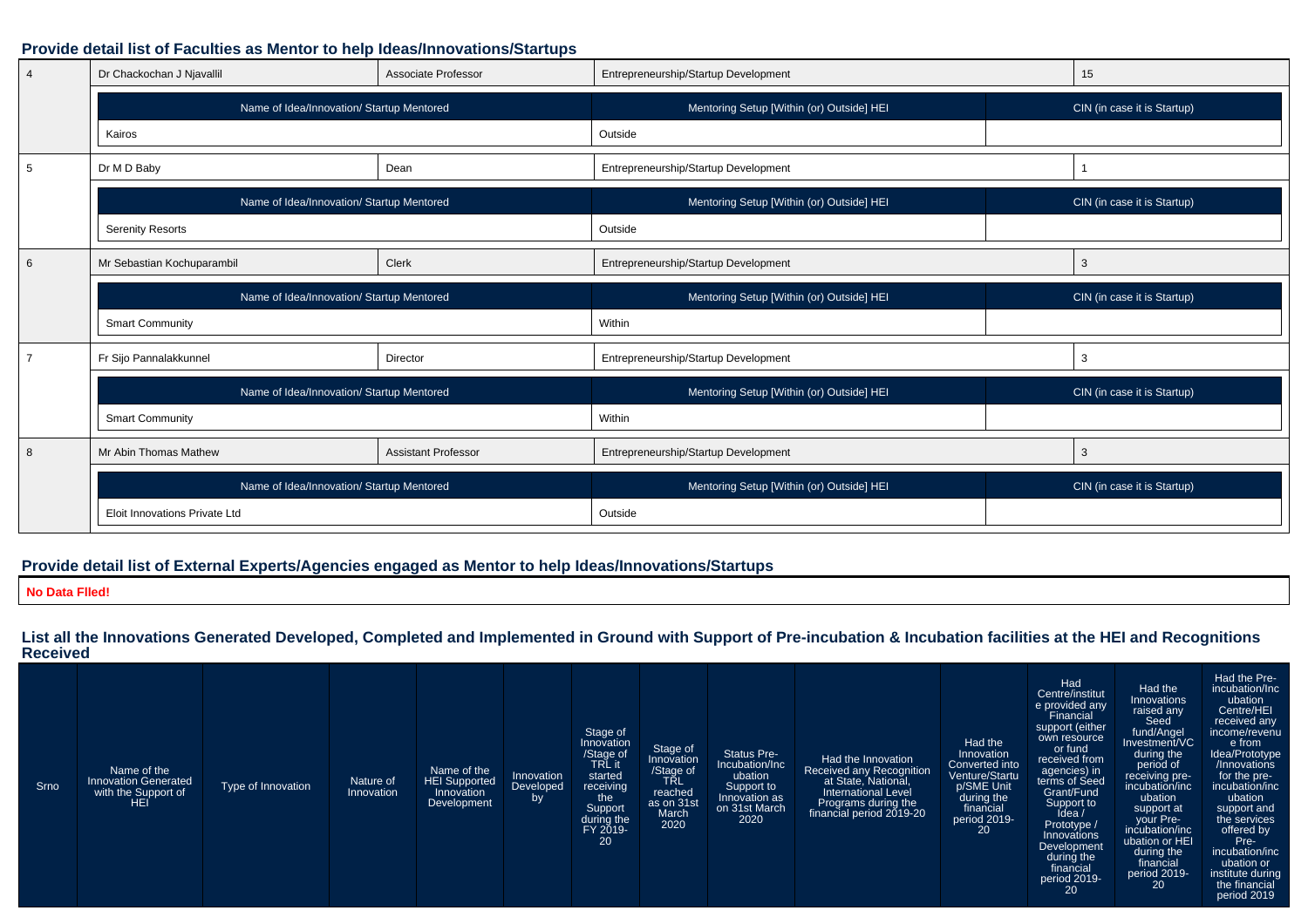| n Secured                       |         |
|---------------------------------|---------|
| Gender<br>Email<br>Name<br>Type | Contact |

#### **List all the Ventures/Startups/SME Units Established with Support of Pre-incubation & Incubation facilities at the HEI**

**No Data Flled!**

**List all the Collaborations with External Agencies and Co-Creation of I&E Activities by the HEI**

**No Data Flled!**

**List the IPs Filed/Published/Granted (Copyright & Designs Only) by the HEI as an Applicant / Co-applicant / Co-owner**

**No Data Flled!**

**List the IP (Patents only) Filed by the HEI as Applicant / Co-applicant / Co-owner**

**No Data Flled!**

**List the IPs hold by the Innovation teams/Startups Incubated at the Pre-incubation/incubation Unit of the HEI**

**No Data Flled!**

**List the IP Commercialized/Transferred Published & Granted to HEI as Co-applicant/Co-owner**

**No Data Flled!**